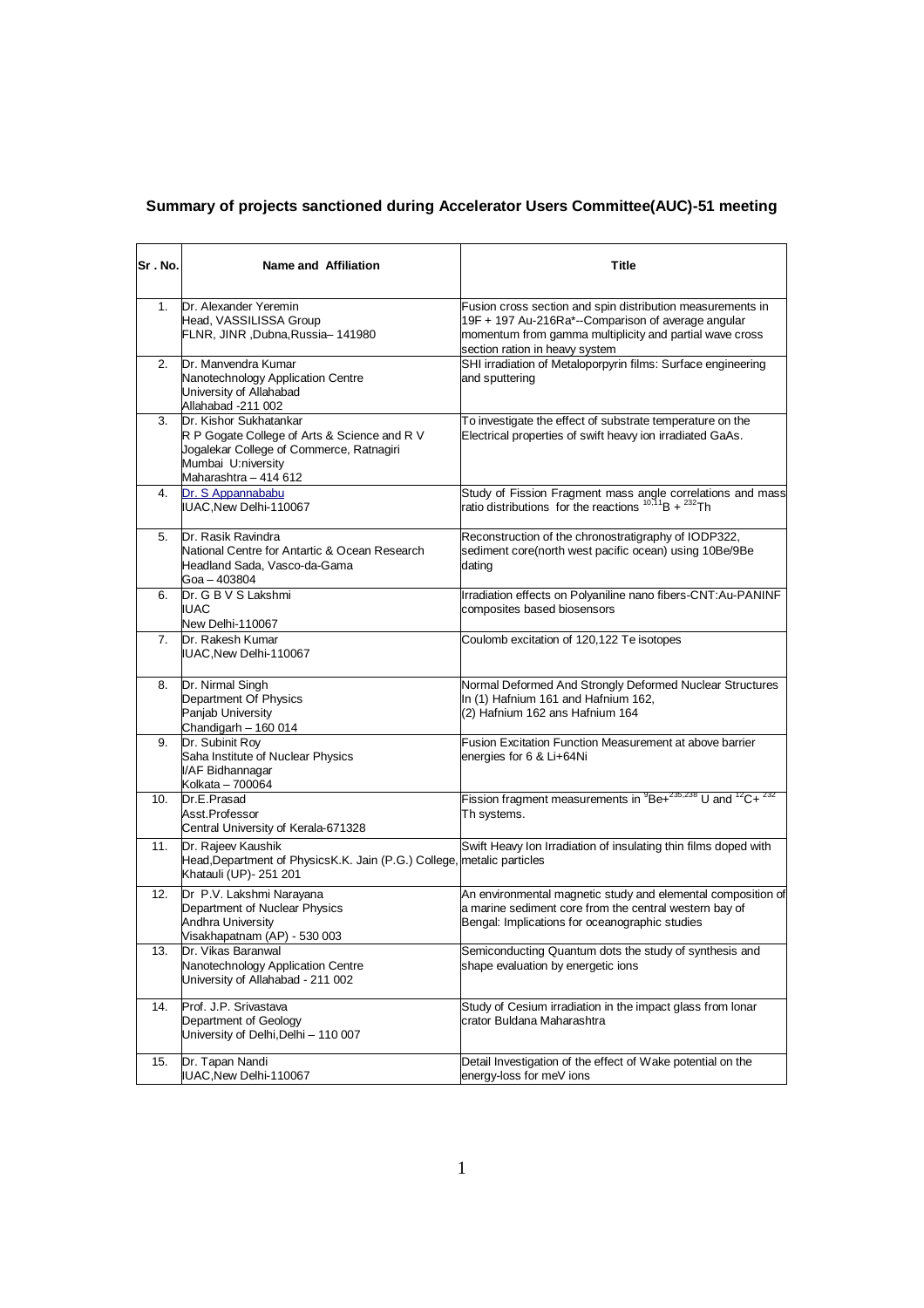| lSr . No. | Name and Affiliation                                                                                                                                                               | Title                                                                                                                                   |
|-----------|------------------------------------------------------------------------------------------------------------------------------------------------------------------------------------|-----------------------------------------------------------------------------------------------------------------------------------------|
| 16.       | Dr. Sanjay Kumar Chamoli<br>Department of Physics and Astrophysics<br>University of Delhi (North Campus)<br>Delhi -- 110007                                                        | Lifetime measurement of the high spin states in <sup>175</sup> Re nucleus                                                               |
| 17.       | Dr. Rajarshi Raut<br><b>UGC-DAE Consortium For Scientist Research</b><br>Kolkata Centre<br>Kolkata- 700098                                                                         | Nuclear Structure Studies In the 88 <n <92="" region<="" td="" transitional=""></n>                                                     |
| 18.       | Dr. Archana Bohra<br>IUAC, New Delhi-110067                                                                                                                                        | <sup>0</sup> Be measurements on samples along Yunam river of Lahaul<br>and Spiti to estimate erosion rate: palacepclimatic significance |
| 19.       | Dr. B.H.V.S. Narayana Murthi<br>Directorate of RTEC<br><b>Research Centre IMARAT</b><br>Vignyana Kancha<br>Hyderabad - 500 069                                                     | Radiation Tolerance Testing of SoCs Developed At RCI                                                                                    |
| 20.       | Mr. Hemant Kumar<br>C/o Dr. R C Srivastava<br>Department of Physics<br>G B Pant University of Agriculture Technology<br>Pantnagar 263 145                                          | Irradiation Induced Modifications In Dysprpsium Doped Cobalt<br>Ferrite Nanoparticles and Thin Films.                                   |
| 21.       | Ms. Harmanmeet Kaur<br>C/o Dr. Lakhwant Singh<br>Guru Nanak Dev University<br>Amritsar - 143 005                                                                                   | Nano/micro structure on semiconductor substrate: Synthesis<br>and Characterization                                                      |
| 22.       | Mr. Narender Kumar<br>C/o Dr. Sushil Kumar<br><b>Physics Department</b><br>Haryana College of Technology & Management<br>Kaithal, Haryana- 136 027                                 | Study of Radiation Effects on the Properties Nano and<br>Microstructures                                                                |
| 23.       | Mr. Shammi Verma<br>IUAC, New Delhi-110067                                                                                                                                         | Metal-Semiconductor Interface Engineering by Swift Heavy Ion<br>(SHI) irradiation                                                       |
| 24.       | Anshul Jain<br>C/o Dr. R S Chauhan<br>Department of Physics<br>R B S College Agra -282 002                                                                                         | SHI Induced Modification of Thin Film And Nanostructure of<br>тсо                                                                       |
| 25.       | Ms. Amandeep Kaur<br>C/o Dr. R.P. Chauhan<br>Physics Department<br>National Institute of Technology<br>Kurukshetra - 136 119                                                       | Study of electrical and structural properties of irradiated Nano<br>structures                                                          |
| 26.       | Mr. Satyendra Kumar<br>Prof. R G Sonkawade<br>Department of Applied Physics, School of Physical<br>Sciences,<br>BBA University Lucknow(A Central University)<br>Lucknow, - 226 025 | Synthesis and Characterization of nanocomposite polymer<br>films                                                                        |
| 27.       | Ms. Prachi Singhal<br>C/o Prof. Sunita Rattan<br>Department of Chemistry<br>Amity Institute of Applied Sciences<br>Amity University (UP)-201 303                                   | Synthesis and Characterization of Graphite Nanocomposites                                                                               |
| 28.       | Mr. Koushik Saha<br>C/o Dr. Bhas Bapat<br>Space and Atmospheric Sciences,<br>Physical Research Laboratory<br>Navrangpura, Ahmedabad-380 009                                        | Dependence of dissociation channels of small molecules on<br>shell-specific ionization and relaxation processes                         |
| 29.       | Mr. Neeraj Bansal<br>C/o Dr. A.K. Bhati<br>Department of Physics<br>Guru Nanak Girls College<br>Model Town                                                                         | Nuclear Electromagnetic Moment Measurements in Neutron<br>Deficient La<br>Nuclei                                                        |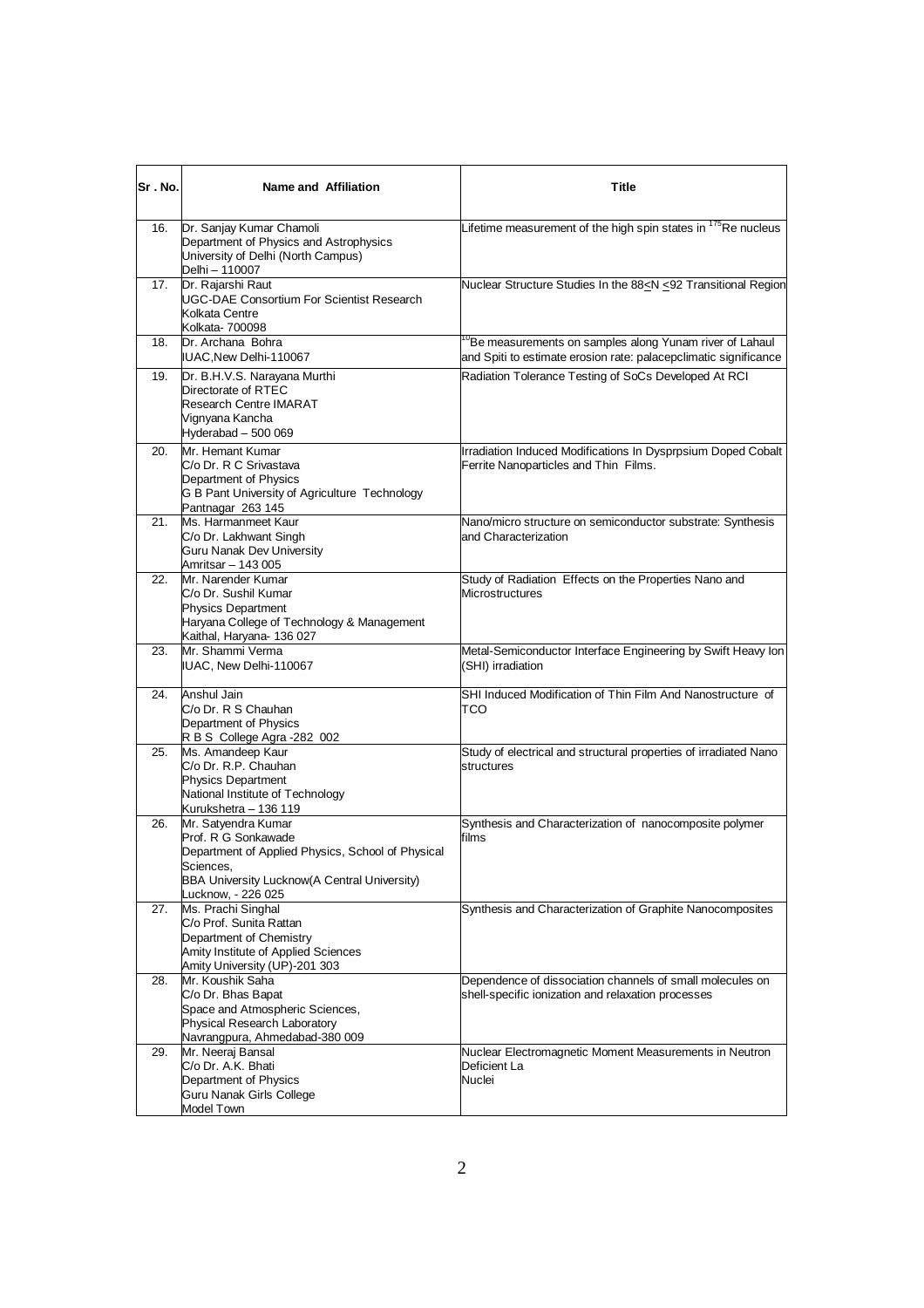| Sr.No. | Name and Affiliation                                                                                                                                                         | Title                                                                                                                                                                         |
|--------|------------------------------------------------------------------------------------------------------------------------------------------------------------------------------|-------------------------------------------------------------------------------------------------------------------------------------------------------------------------------|
|        | Ludhiana (PNJ) - 141 002                                                                                                                                                     |                                                                                                                                                                               |
| 30.    | Mr. Alamgir<br>C/o Prof. Shafikuddin Mollah<br>Department of Physics<br>Aligarh Muslim University, Aligarh (UP)- 202 002                                                     | Swift Heavy Ion Induced effects on the structural, electrical,<br>Dielectric, Optical and Magnetic Properties of co, Cr doped<br>TiO <sub>2</sub><br><b>Bilayer thin Film</b> |
| 31.    | Ms. Neeru Sehdev<br>C/o Prof. Annapoorni<br>Department of Physics and Astrophysics<br>University of Delhi, Delhi - 110 007                                                   | Co Based Magnetic Nanostructures L10CoPt alloy and<br>CoFe <sub>2</sub> O                                                                                                     |
| 32.    | Ms. Sucheta Sharma<br>C/o Dr. Mahavir Singh<br>Department of Physics<br>Himachal Pradesh University<br>Summer Hill, Shimla                                                   | Swift Heavy Ion Irradiation Effects on Magnetic Properties of<br>Substituted Ni-Zn Nano Ferrites                                                                              |
| 33.    | Ms. Ratnesh Kumar Pandey<br>C/o Prof. Avinash Kumar Pandey<br>Nanotechnology Application Centre<br>University of Allahabad<br>Allahabad (UP)- 211 002                        | Electronic Sputtering In Fluoride Thin Flims                                                                                                                                  |
| 34.    | Ms. Vishalli<br>C/o Prof. Keya Dharamvir<br>Department of Physics<br>Panjab University<br>Chandigarh - 160014                                                                | Study of Carbon Nanotube modified by swift heavy ion<br>irradiation                                                                                                           |
| 35.    | Mr. Sunil Kumar<br>IUAC, New Delhi-110067                                                                                                                                    | Ion Beam induced studies in Graphene                                                                                                                                          |
| 36.    | Ms. Compesh<br>IUAC, New Delhi-110067                                                                                                                                        | Alloy Formation by Nano Scale Ion Beam                                                                                                                                        |
| 37.    | Ms. Asha<br>C/o Lekha Nair<br>Department of Physics<br>Jamia Millia Islamia<br>New Delhi                                                                                     | Ion Beam Induced nanostructing of thin films                                                                                                                                  |
| 38.    | Ms. Zoha Zainab<br>C/o Prof. S Mollah<br>Department of physics<br>Aligarh Muslim University                                                                                  | Effect of SHI Irradiation on Structural, Electrical and Magnetic<br>Properties of $La_{0.6}Bi_0Co_xFe_{1.x}O_3$ and $La_{0.6}Bi_0Ni_xFe_{1-x}O_3T$ hin<br>Films               |
| 39.    | Aligarh - 202 002<br>Ms. Preeti Sharma<br>C/o Dr. Satish Khasa<br>Department of Physics<br>D.C.R. University of Science and Technology<br>Murthal, Sonepat (Haryana)- 131001 | Effect of Swift Heavy Ion Induced modified on Vanadium Oxide<br>based Thin Film                                                                                               |
| 40.    | Prof. Avinash Chandra Pandey<br>Nanotechnology Application Centre.<br>University of Allahabad<br>Allahabad - 211 002                                                         | Tailoring the properties of nanoparticles by swift heavy ions                                                                                                                 |
| 41.    | Dr. T. Subba Rao<br>Department of Physics<br>Sri Krishnadevaraya University<br>Anantpur (AP) 515055                                                                          | Heavy Ion Raidation on Oxides, Semiconductors And Carbide<br>Thin Films                                                                                                       |
| 42.    | Prof. Subrata Kumar Dey<br>West Bengal University of Technology<br>Department of Biotechnology<br>BF-142, Salt Lake,, Sector - 1<br>Kolkata - (WB) -700064                   | Effects of Heavy Ion Radiation on Human Cord Blood<br>Hematopoietic Stem Cells                                                                                                |
| 43.    | Dr. Ashok Kumar<br>Department of Physics<br>Panjab University<br>Chandigarh - 160 014                                                                                        | Study of Prescission and postscission charged particle<br>emission in heavy ion induced reactions                                                                             |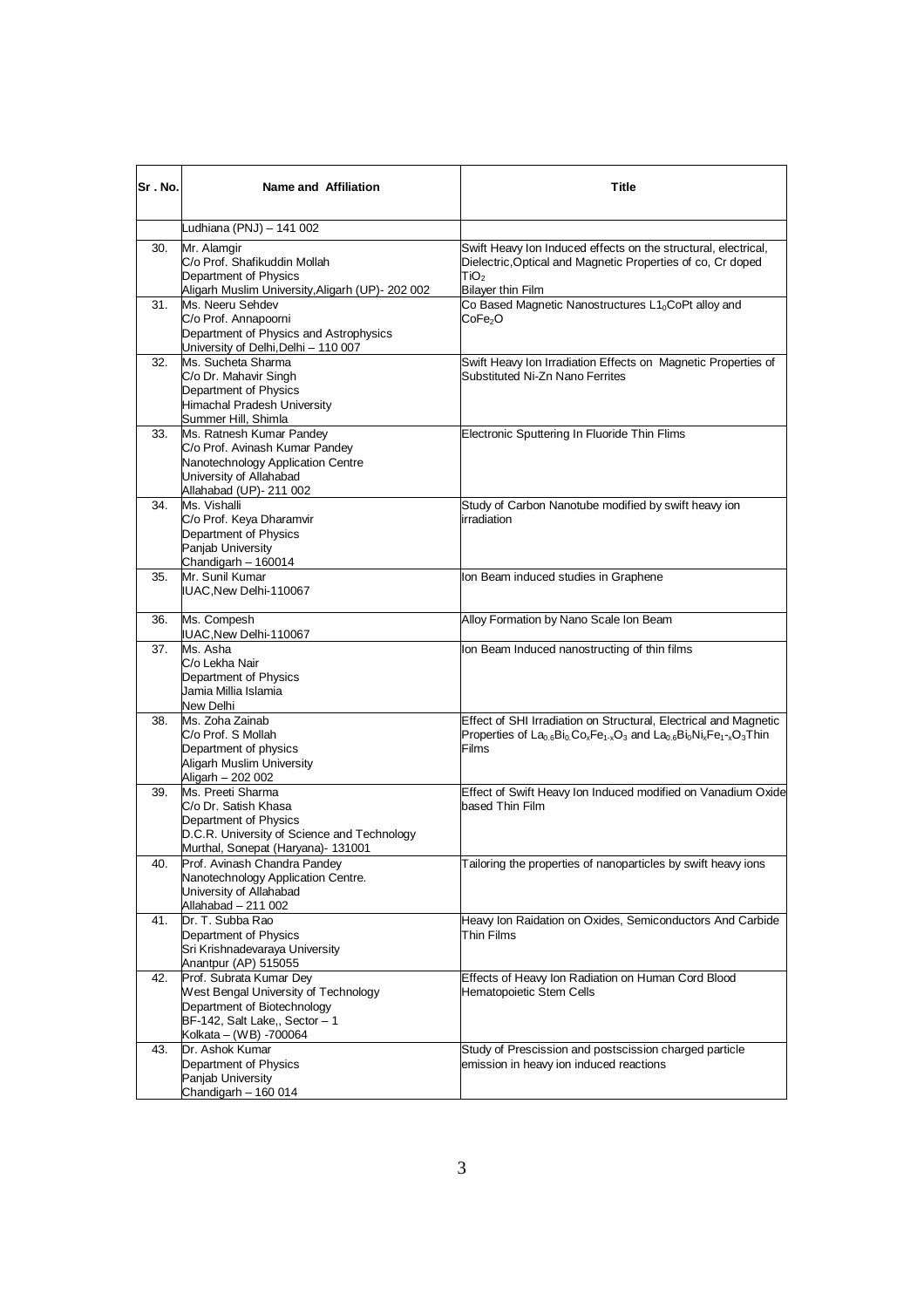| Sr.No. | Name and Affiliation                                                                                                                       | Title                                                                                                                                                           |
|--------|--------------------------------------------------------------------------------------------------------------------------------------------|-----------------------------------------------------------------------------------------------------------------------------------------------------------------|
| 44.    | Dr. K.R. Nagabhushana<br>P.E.S. Institute of Technology<br>100 Feet Ring Road<br>Banashankari 3rd Stage<br>Bangalore - 560 085             | Swift heavy ion induced luminescence studies in<br>nanocrystalline zirconia                                                                                     |
| 45.    | Dr. Sanjit Dey<br>University of Calcutta<br>92, APC Road<br>Kolkata - 700 009                                                              | Molecular action of Moringa Oleifera leaf extract and its active<br>components on radiation protection: Assessment of Low and<br>High LET radiation effectivity |
| 46.    | Dr. Rajeev Gupta<br>Department of Physics<br>University of Petroleum & Energy Studies<br>Dehradun                                          | Development of Super hydrophobic transparent polymeric<br>coating induced by ion beams to increase the efficiency of the<br>solar by self cleaning process.     |
| 47.    | Dr. Mahavir Singh<br>Department of Physics, Material Science<br>Himachal Pradesh University<br><b>Summer Hills</b><br>Shimla (HP)- 171 005 | Swift Heavy Ion Irradiation Effects on Magnetic Properties of<br>Substituted Ni-Zn Nano Ferrites                                                                |
| 48.    | Dr. R.T. Rajender Kumar<br>Department of Physics<br><b>Bharathiar University</b><br>Coimbatore (TN) - 641 046)                             | Swift Heavy Ion Irradiation Effects on the Morpological and<br>Surface Properties of ZNO Nanorod Array                                                          |
| 49.    | Dr. D.G. Kuberkar<br>Department of Physics<br>Saurashtra University<br>Rajkot - 360 005                                                    | SHI induced modifications in the properties of BiFeO <sub>3</sub><br>Multiferroic thin films.                                                                   |
| 50.    | Dr. R.T. Rajender Kumar<br>Department of Physics<br><b>Bharathiar University</b><br>Coimbatore (TN)- 641 046)                              | Influence of Swift Heavy Irradiation on the Structural, Magnetic<br>Properties of GALFENOL (Fe <sub>1-x</sub> Ga <sub>x</sub> )                                 |
| 51.    | Dr. N.M. Badiger<br>Department of Physics<br>Karnataka University<br>Dharwad - 580 003                                                     | Measurement of ER spin distribution using $4\pi$ spin<br>spectrometer and HYRA                                                                                  |
| 52.    | Prof. J.P. Srivastava<br>Department of Geology<br>University of Delhi<br>Delhi - 110 007                                                   | Cosmogenic <sup>10</sup> Be dating of the bole sediments of the Deccan<br>Traps:palaeoenvironmental implication and duration of<br>volcanism at KTB             |
| 53.    | Dr. Samit Kumar Mandal<br>Department of Physics & Astrophysics<br>University of Delhi<br>Delhi - 110007                                    | Investigation of few-nucleons transfer reaction in medium<br>mass nuclei at and near the Coulomb barrier                                                        |
| 54.    | Dr. Vivek Kumar<br><b>Centre for Medical Physics</b><br>Panjab University<br>Chandigarh - 160 014                                          | Nuclear electromagnetic moment measurements using PAD<br>Techniques                                                                                             |
| 55.    | Dr. Anil Kumar<br>Department of Physics<br>Jaiprakash University<br>Chapra (Bihar) - 841 301                                               | Simultaneous of Atomic and Nuclear Physics                                                                                                                      |
| 56.    | Dr. Ratnesh Gupta<br>School of Instrumentation<br>Devi Ahilya University<br>Khandwa Road<br>Indore – 452 001                               | To study shape transformationof nanoparticles induced by<br>Swift Heavy Ions                                                                                    |
| 57.    | Dr. Punita Verma<br>Department of Physics<br>Kalindi Colege<br>East Patel Nagar<br>New Delhi - 110008                                      | Exploration of quasimolecular radiation for superheavy<br>systems(unified nuclear charge>100): impact parameter<br>dependent investigations                     |